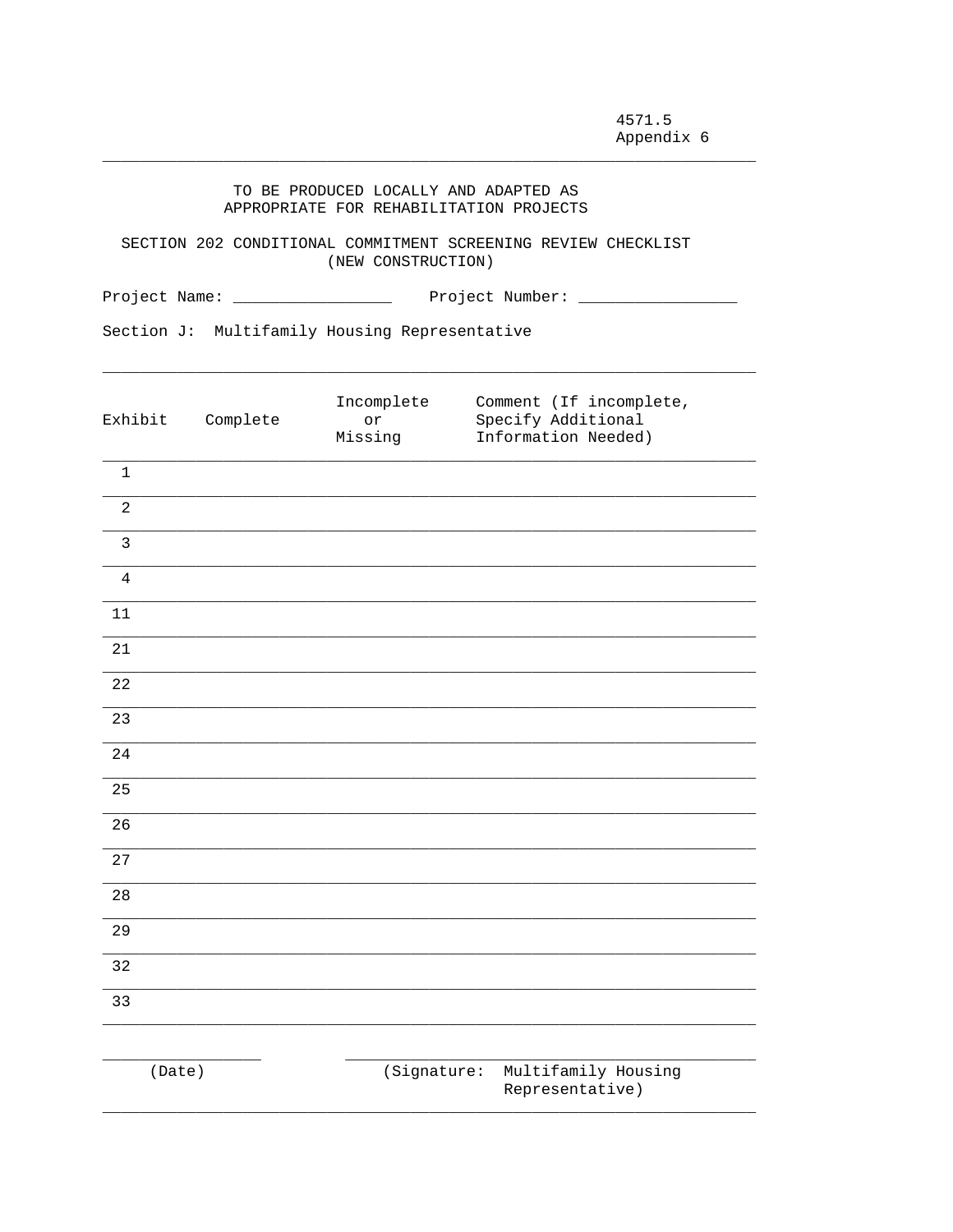\_\_\_\_\_\_\_\_\_\_\_\_\_\_\_\_\_\_\_\_\_\_\_\_\_\_\_\_\_\_\_\_\_\_\_\_\_\_\_\_\_\_\_\_\_\_\_\_\_\_\_\_\_\_\_\_\_\_\_\_\_\_\_\_\_\_\_\_\_

4571.5

Appendix 6

|                                                                                     |                               | TO BE PRODUCED LOCALLY AND ADAPTED AS<br>APPROPRIATE FOR REHABILITATION PROJECTS                       |                                                                      |            |
|-------------------------------------------------------------------------------------|-------------------------------|--------------------------------------------------------------------------------------------------------|----------------------------------------------------------------------|------------|
| SECTION 202 CONDITIONAL COMMITMENT SCREENING REVIEW CHECKLIST<br>(NEW CONSTRUCTION) |                               |                                                                                                        |                                                                      |            |
|                                                                                     |                               |                                                                                                        |                                                                      |            |
|                                                                                     |                               | Section D: Fair Housing and Equal Opportunity                                                          |                                                                      |            |
|                                                                                     | Exhibit Complete              | Incomplete<br>or<br>Missing                                                                            | Comment (If incomplete,<br>Specify Additional<br>Information Needed) |            |
| $\mathbf{1}$                                                                        |                               |                                                                                                        |                                                                      |            |
| 14                                                                                  |                               |                                                                                                        |                                                                      |            |
| 26                                                                                  |                               |                                                                                                        |                                                                      |            |
| 30                                                                                  |                               |                                                                                                        |                                                                      |            |
|                                                                                     |                               |                                                                                                        |                                                                      |            |
| (Date)                                                                              |                               |                                                                                                        | (Signature: Equal opportunity Specialist)                            |            |
| 7/92                                                                                |                               | 2                                                                                                      |                                                                      |            |
|                                                                                     |                               |                                                                                                        |                                                                      | 4571.5     |
|                                                                                     |                               |                                                                                                        |                                                                      | Appendix 6 |
|                                                                                     |                               | TO BE PRODUCED LOCALLY AND ADAPTED AS<br>APPROPRIATE FOR REHABILITATION PROJECTS<br>(NEW CONSTRUCTION) | SECTION 202 CONDITIONAL COMMITMENT SCREENING REVIEW CHECKLIST        |            |
|                                                                                     |                               | Project Name: _____________________                                                                    | Project Number: ___________________                                  |            |
|                                                                                     | Section E: Housing Management |                                                                                                        |                                                                      |            |
|                                                                                     |                               |                                                                                                        |                                                                      |            |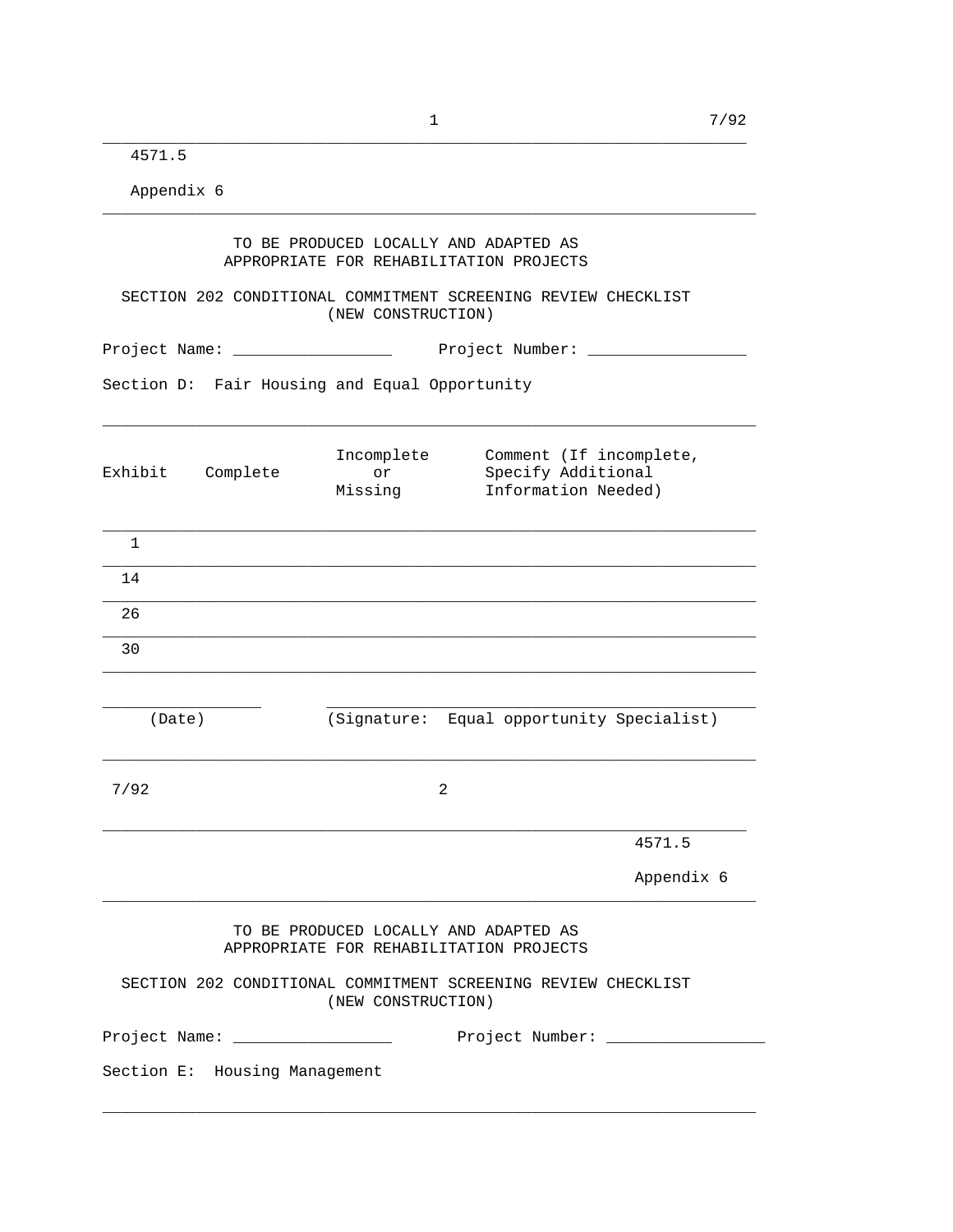| Exhibit              | Complete                            | Incomplete<br>or<br>Missing                                                      | Comment (If incomplete,<br>Specify Additional<br>Information Needed) |      |
|----------------------|-------------------------------------|----------------------------------------------------------------------------------|----------------------------------------------------------------------|------|
| $\mathbf{1}$         |                                     |                                                                                  |                                                                      |      |
| 15                   |                                     |                                                                                  |                                                                      |      |
| 16                   |                                     |                                                                                  |                                                                      |      |
| 17                   |                                     |                                                                                  |                                                                      |      |
| 18                   |                                     |                                                                                  |                                                                      |      |
| 19                   |                                     |                                                                                  |                                                                      |      |
| 20                   |                                     |                                                                                  |                                                                      |      |
| 27                   |                                     |                                                                                  |                                                                      |      |
| (Date)               |                                     | (Signature:                                                                      | Housing Management Specialist)                                       |      |
|                      |                                     | 3                                                                                |                                                                      | 7/92 |
| 4571.5<br>Appendix 6 |                                     |                                                                                  |                                                                      |      |
|                      |                                     |                                                                                  |                                                                      |      |
|                      |                                     | TO BE PRODUCED LOCALLY AND ADAPTED AS<br>APPROPRIATE FOR REHABILITATION PROJECTS |                                                                      |      |
|                      |                                     | (NEW CONSTRUCTION)                                                               | SECTION 202 CONDITIONAL COMMITMENT SCREENING REVIEW CHECKLIST        |      |
|                      | Project Name: _____________________ |                                                                                  | Project Number: ________________                                     |      |
|                      | Section G: Field Counsel            |                                                                                  |                                                                      |      |
| Exhibit              | Complete                            | Incomplete<br>or<br>Missing                                                      | Comment (If incomplete,<br>Specify Additional<br>Information Needed) |      |
| 23                   |                                     |                                                                                  |                                                                      |      |
| 24                   |                                     |                                                                                  |                                                                      |      |
| 28                   |                                     |                                                                                  |                                                                      |      |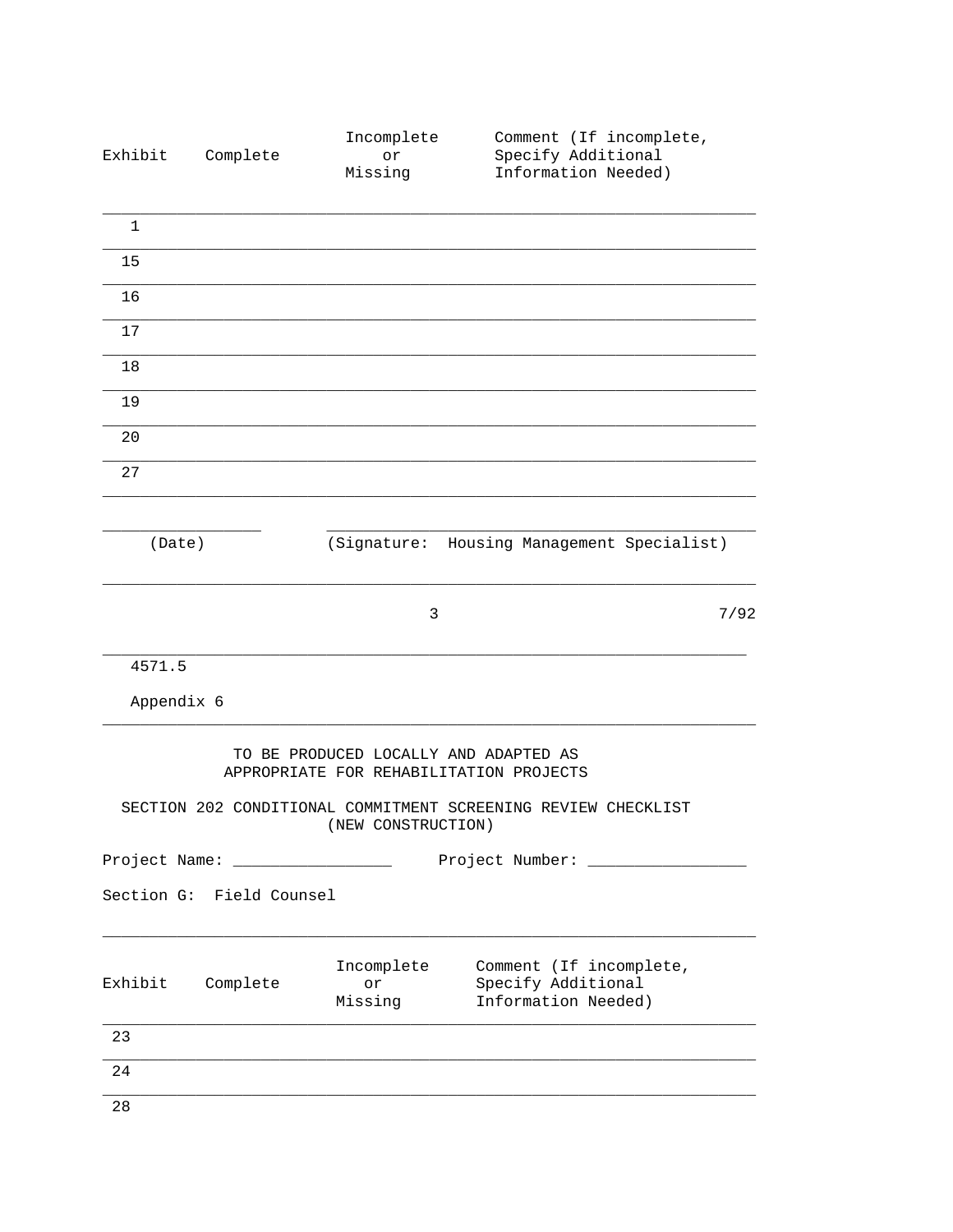| 31                                                            |                                                                                                        |                                                                                 |            |
|---------------------------------------------------------------|--------------------------------------------------------------------------------------------------------|---------------------------------------------------------------------------------|------------|
| (Date)                                                        |                                                                                                        | (Signature: Field Counsel)                                                      |            |
| 7/92                                                          | 4                                                                                                      |                                                                                 |            |
|                                                               |                                                                                                        |                                                                                 | 4571.5     |
|                                                               |                                                                                                        |                                                                                 | Appendix 6 |
| SECTION 202 CONDITIONAL COMMITMENT SCREENING REVIEW CHECKLIST | TO BE PRODUCED LOCALLY AND ADAPTED AS<br>APPROPRIATE FOR REHABILITATION PROJECTS<br>(NEW CONSTRUCTION) |                                                                                 |            |
| Project Name: _____________________                           |                                                                                                        | Project Number: ________________                                                |            |
| Section C: Architectural and Engineering                      |                                                                                                        |                                                                                 |            |
| Exhibit Complete                                              | or<br>Missing                                                                                          | Incomplete Comment (If incomplete,<br>Specify Additional<br>Information Needed) |            |
| $\mathbf{1}$                                                  |                                                                                                        |                                                                                 |            |
| 4                                                             |                                                                                                        |                                                                                 |            |
| 5                                                             |                                                                                                        |                                                                                 |            |
| 6                                                             |                                                                                                        |                                                                                 |            |
| 7                                                             |                                                                                                        |                                                                                 |            |
| $\,8\,$                                                       |                                                                                                        |                                                                                 |            |
| 9                                                             |                                                                                                        |                                                                                 |            |
| (Date)                                                        | (Signature:                                                                                            | Architect)                                                                      |            |
|                                                               | 5                                                                                                      |                                                                                 | 7/92       |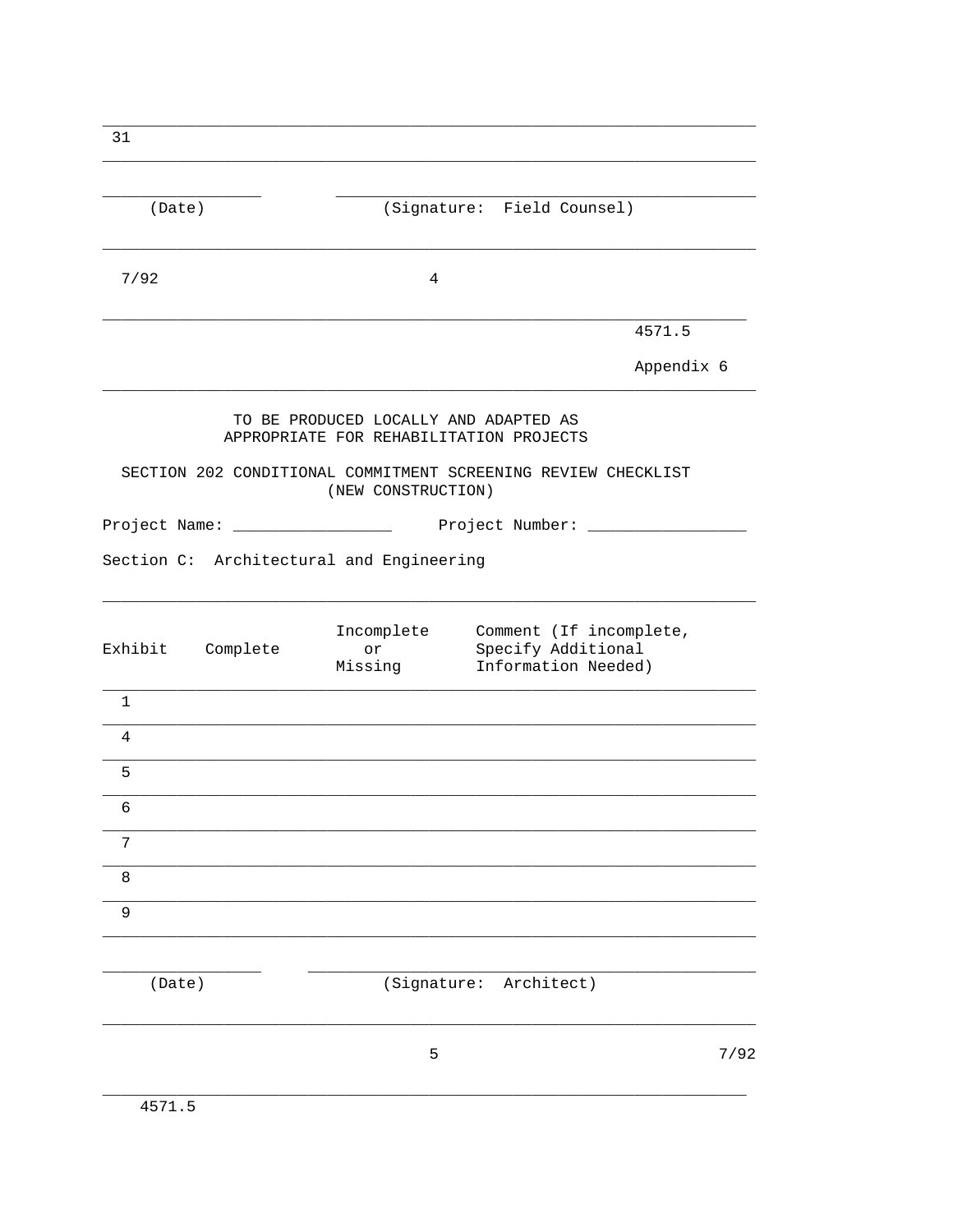|                      |                                         | TO BE PRODUCED LOCALLY AND ADAPTED AS<br>APPROPRIATE FOR REHABILITATION PROJECTS    |                                                                      |            |  |
|----------------------|-----------------------------------------|-------------------------------------------------------------------------------------|----------------------------------------------------------------------|------------|--|
|                      |                                         | SECTION 202 CONDITIONAL COMMITMENT SCREENING REVIEW CHECKLIST<br>(NEW CONSTRUCTION) |                                                                      |            |  |
|                      | Project Number: ______<br>Project Name: |                                                                                     |                                                                      |            |  |
| Section F:           | Cost                                    |                                                                                     |                                                                      |            |  |
| Exhibit              | Complete                                | Incomplete<br>or<br>Missing                                                         | Comment (If incomplete,<br>Specify Additional<br>Information Needed) |            |  |
| 1                    |                                         |                                                                                     |                                                                      |            |  |
| 4                    |                                         |                                                                                     |                                                                      |            |  |
| 5                    |                                         |                                                                                     |                                                                      |            |  |
| 6                    |                                         |                                                                                     |                                                                      |            |  |
| 27                   |                                         |                                                                                     |                                                                      |            |  |
| (Date)               |                                         |                                                                                     | (Signature: Cost Analyst)                                            |            |  |
| 7/92                 |                                         | 6                                                                                   |                                                                      |            |  |
|                      |                                         |                                                                                     |                                                                      | 4571.5     |  |
|                      |                                         |                                                                                     |                                                                      | Appendix 6 |  |
|                      |                                         | TO BE PRODUCED LOCALLY AND ADAPTED AS<br>APPROPRIATE FOR REHABILITATION PROJECTS    |                                                                      |            |  |
|                      |                                         | SECTION 202 CONDITIONAL COMMITMENT SCREENING REVIEW CHECKLIST<br>(NEW CONSTRUCTION) |                                                                      |            |  |
|                      |                                         | Project Name: ________________________ Project Number: _________________________    |                                                                      |            |  |
| Section B: Valuation |                                         |                                                                                     |                                                                      |            |  |
|                      |                                         |                                                                                     |                                                                      |            |  |

\_\_\_\_\_\_\_\_\_\_\_\_\_\_\_\_\_\_\_\_\_\_\_\_\_\_\_\_\_\_\_\_\_\_\_\_\_\_\_\_\_\_\_\_\_\_\_\_\_\_\_\_\_\_\_\_\_\_\_\_\_\_\_\_\_\_\_\_\_\_

Incomplete Comment (If incomplete,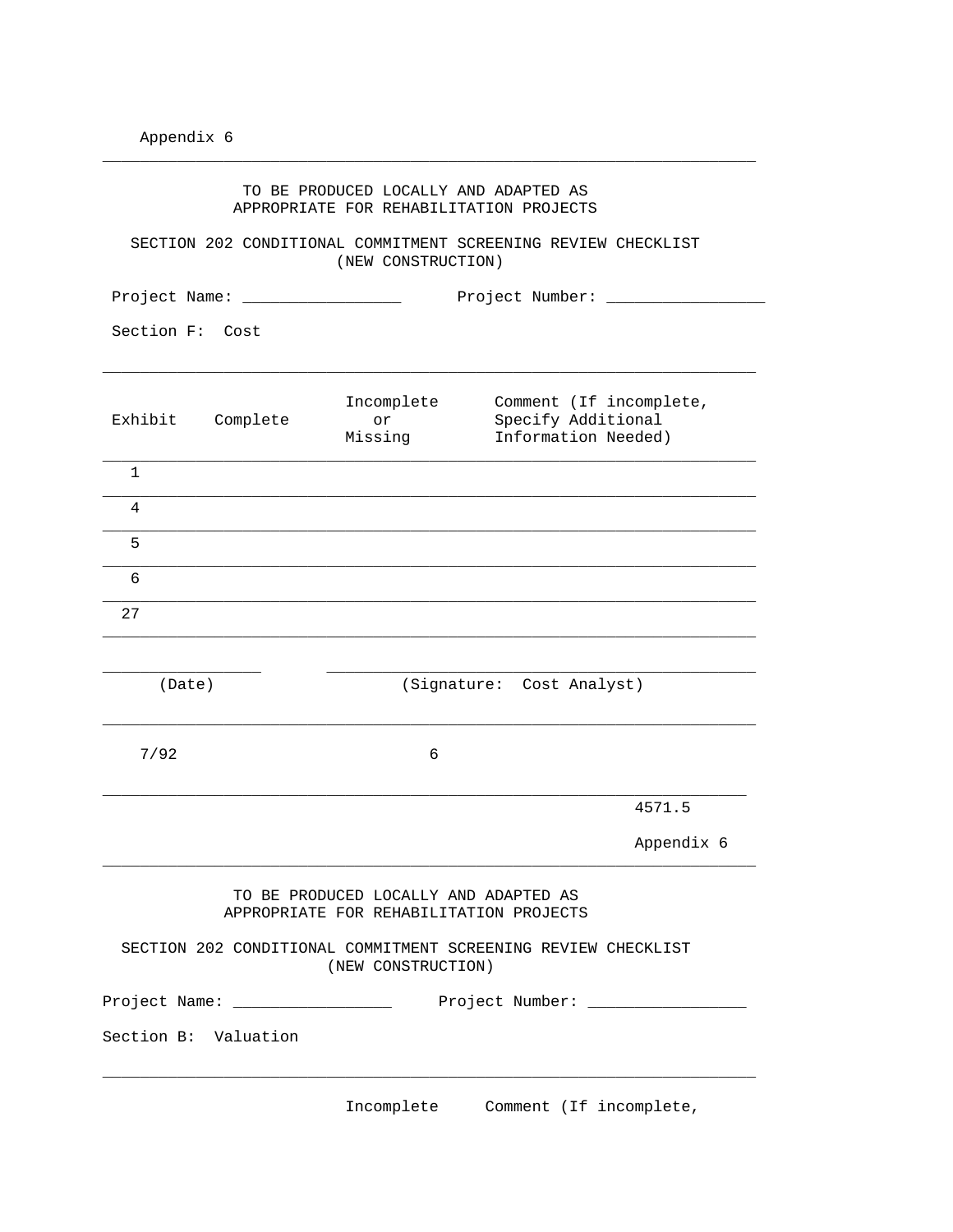| Exhibit        | Complete                   | or<br>Missing                                                                | Specify Additional<br>Information Needed)                            |      |
|----------------|----------------------------|------------------------------------------------------------------------------|----------------------------------------------------------------------|------|
| $\mathbf{1}$   |                            |                                                                              |                                                                      |      |
| $\overline{a}$ |                            |                                                                              |                                                                      |      |
| 21             |                            |                                                                              |                                                                      |      |
| 22             |                            |                                                                              |                                                                      |      |
| 23             |                            |                                                                              |                                                                      |      |
| 24             |                            |                                                                              |                                                                      |      |
| 25             |                            |                                                                              |                                                                      |      |
| 26             |                            |                                                                              |                                                                      |      |
| 27             |                            |                                                                              |                                                                      |      |
|                |                            |                                                                              |                                                                      |      |
|                | (Date)                     |                                                                              | (Signature: Appraiser)                                               |      |
|                |                            | 7                                                                            |                                                                      | 7/92 |
| 4571.5         |                            |                                                                              |                                                                      |      |
| Appendix 6     |                            |                                                                              |                                                                      |      |
|                |                            | TO BE PRODUCED LOCALLY ADAPTED AS<br>APPROPRIATE FOR REHABILITATION PROJECTS | SECTION 202 CONDITIONAL COMMITMENT SCREENING REVIEW CHECKLIST        |      |
|                |                            | (NEW CONSTRUCTION)                                                           |                                                                      |      |
| Project Name:  |                            |                                                                              | Project Number:                                                      |      |
|                | Section A: Mortgage Credit |                                                                              |                                                                      |      |
| Exhibit        | Complete                   | Incomplete<br>or<br>Missing                                                  | Comment (If incomplete,<br>Specify Additional<br>Information Needed) |      |
| $\mathbf 1$    |                            |                                                                              |                                                                      |      |
| $\overline{a}$ |                            |                                                                              |                                                                      |      |
| 3              |                            |                                                                              |                                                                      |      |
|                |                            |                                                                              |                                                                      |      |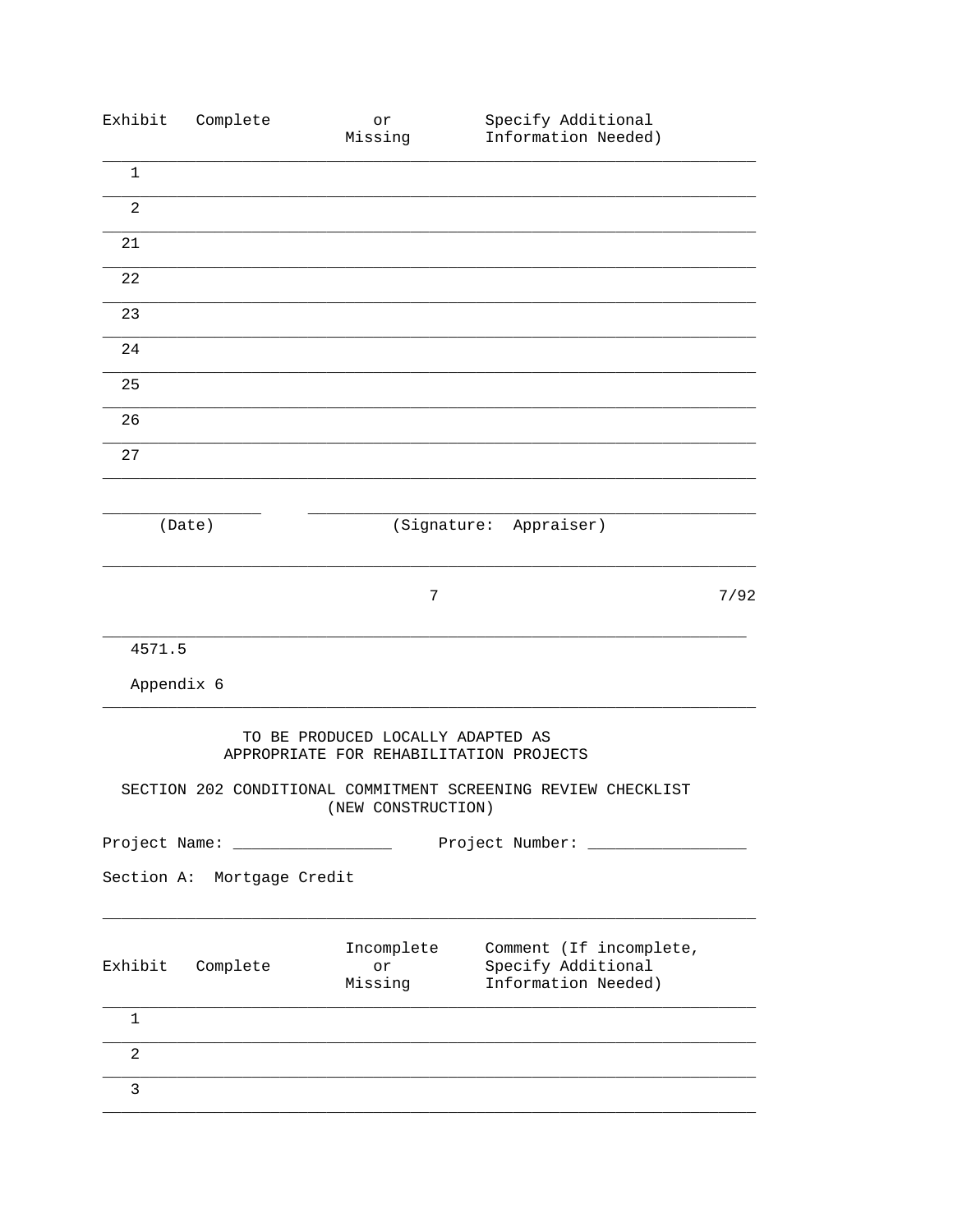| 10                                |                                                                                                        |                                                                      |
|-----------------------------------|--------------------------------------------------------------------------------------------------------|----------------------------------------------------------------------|
| 11                                |                                                                                                        |                                                                      |
| 12                                |                                                                                                        |                                                                      |
| 13                                |                                                                                                        |                                                                      |
| 27                                |                                                                                                        |                                                                      |
| 28                                |                                                                                                        |                                                                      |
| 29                                |                                                                                                        |                                                                      |
| 33                                |                                                                                                        |                                                                      |
|                                   |                                                                                                        |                                                                      |
| (Date)                            |                                                                                                        | (Signature: Mortgage Credit Examiner)                                |
| 7/92                              | 8                                                                                                      |                                                                      |
|                                   |                                                                                                        | 4571.5                                                               |
|                                   |                                                                                                        | Appendix 6                                                           |
|                                   | TO BE PRODUCED LOCALLY AND ADAPTED AS<br>APPROPRIATE FOR REHABILITATION PROJECTS<br>(NEW CONSTRUCTION) | SECTION 202 CONDITIONAL COMMITMENT SCREENING REVIEW CHECKLIST        |
| Project Name: ___________________ |                                                                                                        | Project Number: _____                                                |
| Section H: CPD *                  |                                                                                                        |                                                                      |
| Exhibit<br>Complete               | Incomplete<br>or<br>Missing                                                                            | Comment (If incomplete,<br>Specify Additional<br>Information Needed) |
| $\mathbf{1}$                      |                                                                                                        |                                                                      |
| 26                                |                                                                                                        |                                                                      |
| (Date)                            |                                                                                                        | (Signature: Relocation Specialist)                                   |
| *                                 |                                                                                                        | Submit to CPD, if site occupants were or are to be displaced.        |